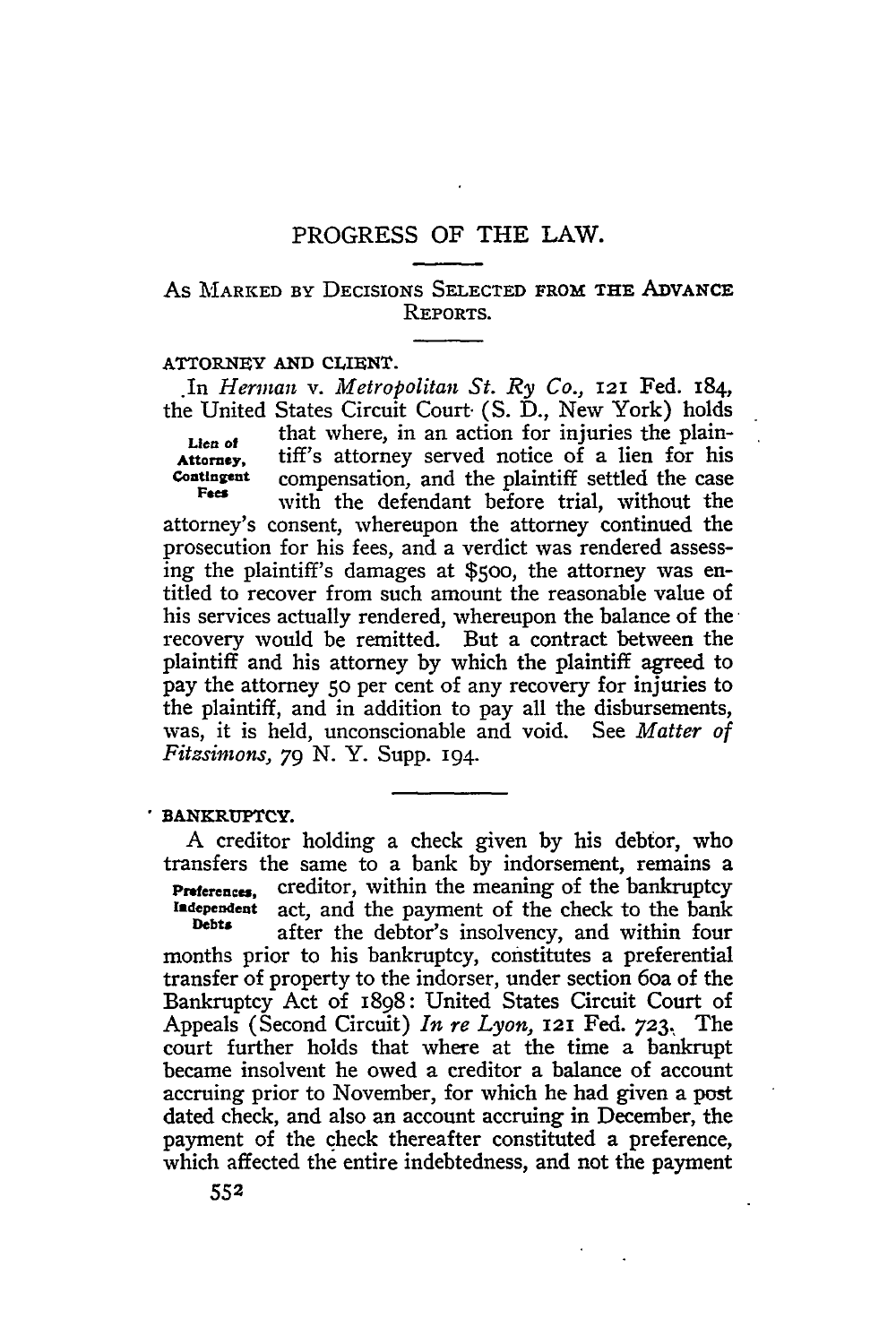## **BANKRUPTCY (Continued).**

of an independent debt, and that it must be surrendered to entitle the creditor to prove his account. See *Swarts v. Siegel, I* **17** Fed. **13.**

### BENEFICIAL **ASSOCIATIONS.**

Provision in the application and certificate of a member of a beneficial association that he accepts the certificate **Subsequent** subject to all future laws of the association, renders binding on him only after-adopted laws for the conduct of the association, duties of members, and the like, and not such as impair his contract of insurance: *Campbell v. American Ben. Club Fraternity* (Mo.) 73 S. W. 342. See *Morton v. Supreme Council of the Royal League* (Mo.) 73 **S.** W. **259.**

#### **CARRIERS.**

In *Herf & Frerichs Chemical Co. v. Lackawanna Line* (Mo.), 73 S. *W.* 346, it is held that though under the law Duty to of the state a carrier may not be required to **Notify** notify the consignee of the arrival of goods, yet where the uniformly observed usage of the place to which goods are shipped requires the carrier to notify the consignee of the arrival of the shipment, such usage will be binding on the carrier unless its observance is dispensed with **by** an express stipulation to that effect in the contract of shipment; and further such local usage is not dispensed with by a stipulation in the contract of shipment that the goods are to be called for on the day of their arrival. See *Chemical Co. v. Lackawanna Line,* **70** Mo. App. **282.**

## **CONTEMPT OF COURT.**

In *Chisolm v. Caines,* **121** Fed. 397, the United States Circuit Court (D. South Carolina) holds that a person may **Acts** be guilty of a contempt of court in doing an act **Consttuting** which he knows the court has prohibited by injunction-as **by** wilfully trespassing on lands, with knowledge that the court had adjudged them to be private property, and had enjoined the defendants in the suit, and "all persons whomsoever," from trespassing thereon-although he was not a party to the suit, and is neither the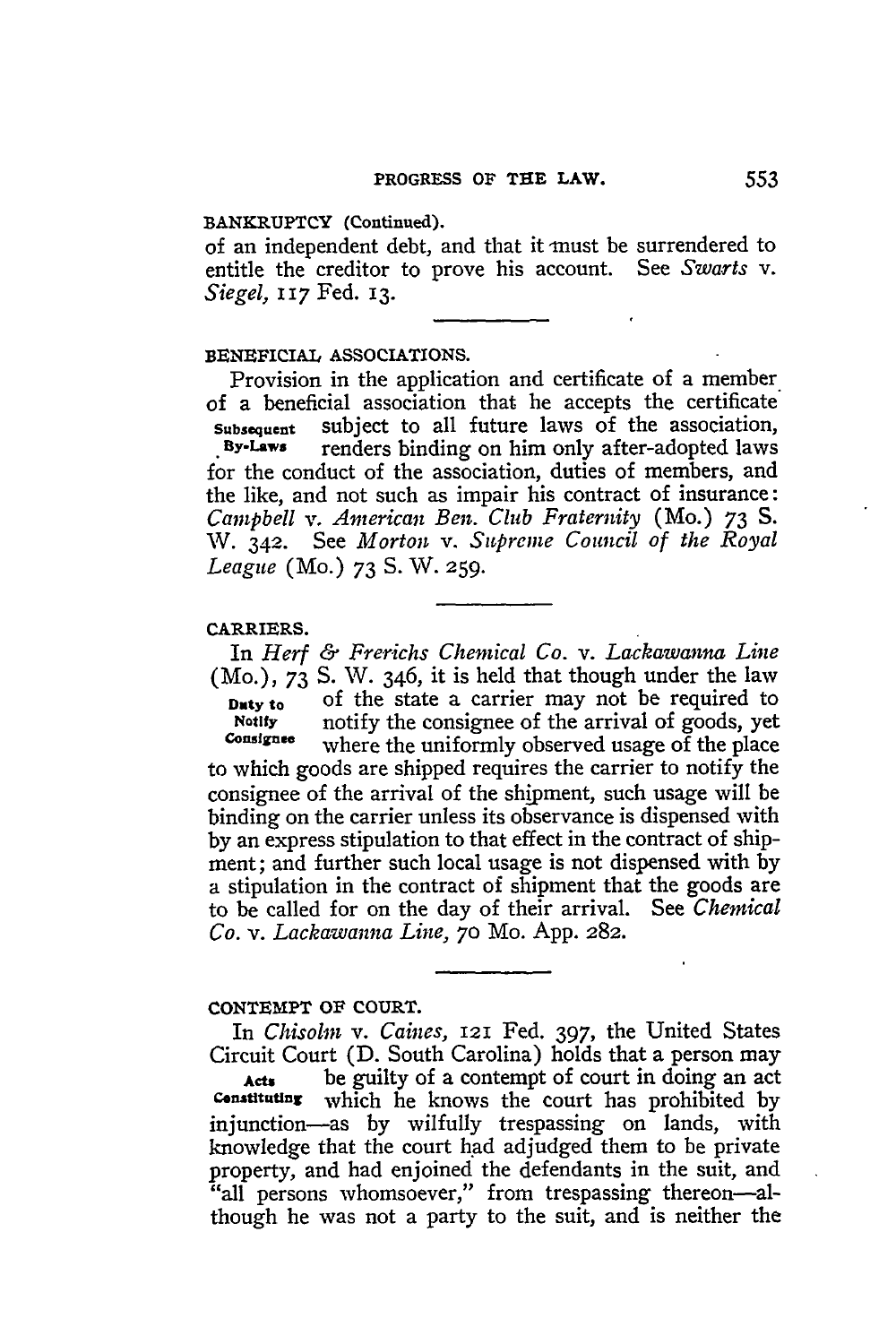**CONTEMPT OF COURT (Continued).**

agent or servant of, nor in privity with, any of the parties. In such case he is not technically guilty of a violation of the injunction, but of an independent act of disrespect to the court, and disregard of its decree, which constitutes a contempt of the court, and may be punished as such without reference to its effect upon the rights of the suitors. See *In re Lennon,* I66 **U. S.** 554.

### **CONTRACTS.**

The Supreme Court of Georgia holds in *Davis & Co. v. Morgan,* 43 **S. E. 732,** that where a contract of employ-**Employment.** ment is made for one year at a stipulated salary Alteration, per month, an agreement during the term to consideration receive loss on to pay more than the contract receive less or to pay more than the contract price is void, unless supported **by** some change in place, hours, character of employment or other consideration. See in connection with this case *Goebel v. Linn,* 47 Mich. 489.

# **CORPORATIONS.'**

Where, on the organization of a corporation by mutual agreement, full-paid stock was issued to the incorporators **Payment for** in payment for property transferred by them to<br>stock in the corporation, one of the incorporators who the corporation, one of the incorporators who **Property** participated in such agreement, and who afterward became a creditor of the corporation, cannot assert its invalidity for the purpose of holding the other stockholders liable on the ground that the property was not in fact equal in value to the par value of the stock: U. S. Circuit Court of Appeals in *Cunningham v. Holley, Mason, Marks & Co.,* 121 Fed. *720.*

A court which has appointed receivers for a corporation as an insolvent will not direct them to bring suits to ascer- Receivers, tain and enforce the liability of promoters, **salt against** officers and directors of the corporation for the Promoters hange benefit of creditors until its visible assets have benefit of creditors, until its visible assets have been liquidated and the fact and amount of deficiency is ascertained: United States Circuit Court (D. New Jersey) in *Land TitLe & Trust Co. v. Asphalt Co. of America, 121* Fed. *587.*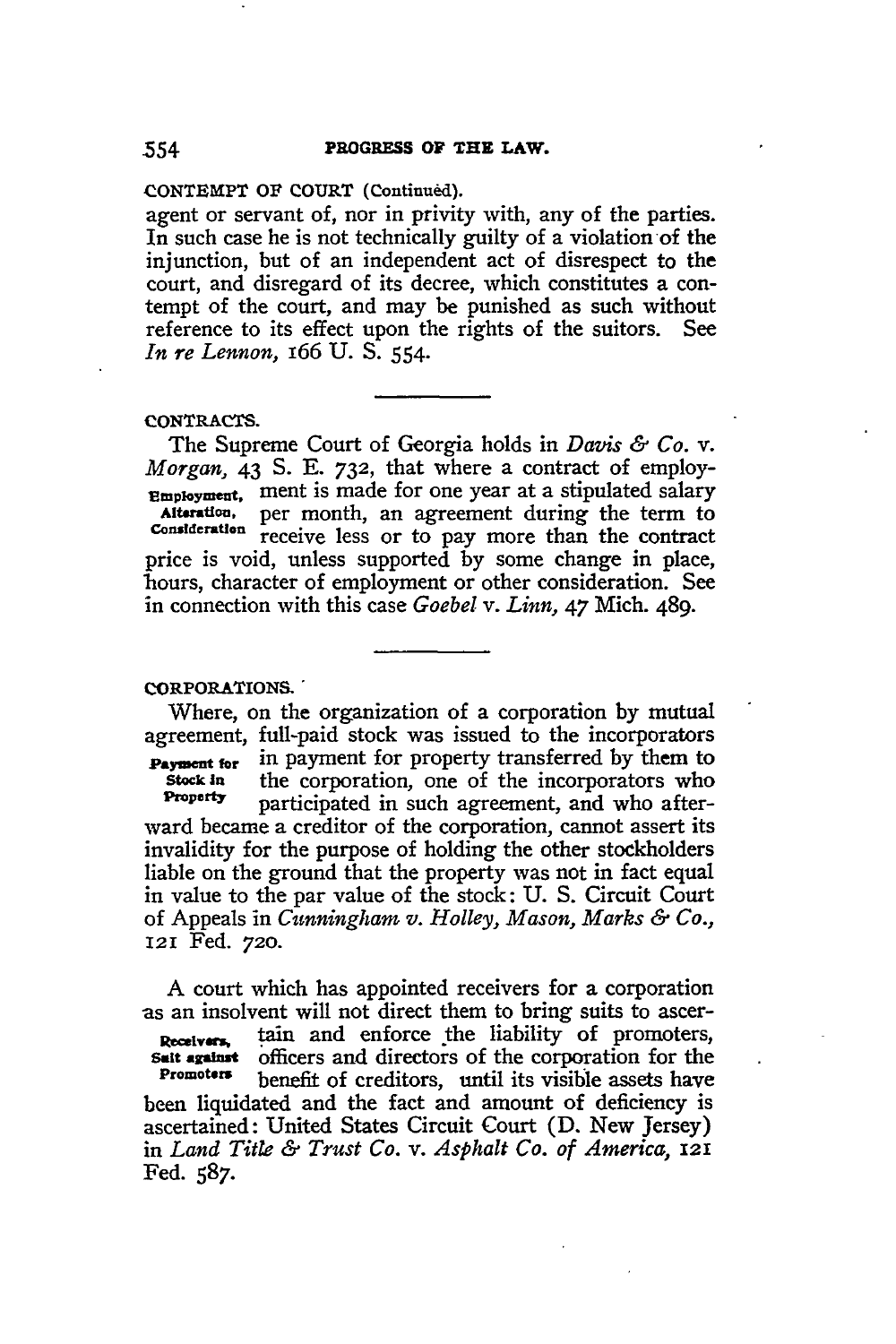### **CRIMINAL** LAW.

The Court of Criminal Appeals of Texas holds in *Daulton v. State,* 73 **S.** W. **395,** that where affidavits show that,  $M_{\text{isconduct}}$  after the jury in a criminal prosecution had<br>of Jury retired and before they had agreed on a verretired, and before they had agreed on a verdict, they discussed the failure of the defendant to testify, their verdict of guilty will be set aside, notwithstanding affidavits of the jurors stating that the discussion did not influence their conclusion. See *Buessing v. State* (Tex. Cr. App.), 63 **S.** W. 318.

# **DANGEROUS PREMISES.**

**.** In *O'Connor v. Bencker,* 43 **S. E.** 731, the Supreme Court of Georgia holds that the principle of the turntable cases **Children** will not be extended, and where the door of a vacant house is left open, and a young child playing therein is injured by the fall of a window which was being raised by his companion, the owner will not be liable therefor: See *S. F. & W. Ry. Co. v. Beavers,* 113 Ga. 398.

### **DEATH** BY **WRONGFUL ACT.**

The Florida statute authorizes actions for death by wrongful act, and provides that such an action may be **Conflict of** brought by the widow, surviving husband, minor child, person dependent for support, or the executor or administrator. In applying this statute the United States Circuit Court of Appeals holds that an administratrix, appointed in Alabama of a deceased resident of that state may sue in Florida for negligence causing the death of her intestate, though the statutes of the two states relative to the distribution of damages in such cases are dissimilar. The Florida statute, it is held, governs distribution in Alabama: *Florida Cent. & P. R. Co. v. Sullivan,* 12o Fed. 799. Compare *Dennick v. Railroad Co.,* **103** U. S. 11-21, and *Stewart v. Baltimore,* 168 U. S. 445.

## **DEED.**

In *Letson v. Letson,* 8o N. Y. Supp. **1032,** the New York Supreme Court (Appellate Division, Fourth Department) Action to holds that where a father, during his life-time,<br>Set Aside executed a deed on his land to one of his sons executed a deed on his land to one of his sons, -which deed the son obtained possession of in an unlawful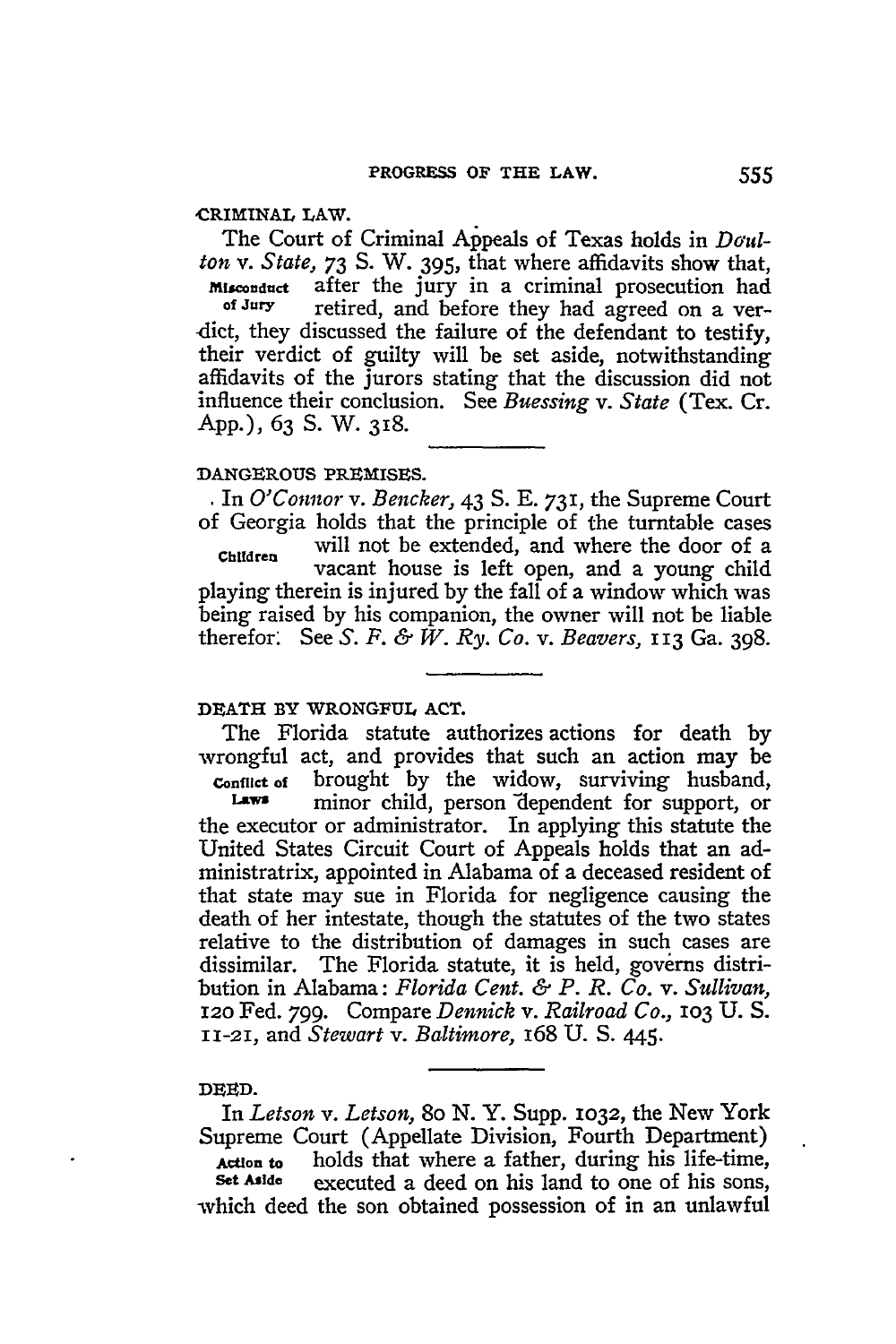**DEED (Continued).**

manner after the father's death, and placed on record, and thereupon a brother, claiming a one-fourth interest in the land as heir of the deceased, brought an action to have the deed set aside and the record thereof cancelled, a court of equity has jurisdiction to grant the relief asked, even though the one bringing the action is not in possession of the premises. See *Howarth v. Howarth, 73* **N.** Y. Supp. 785, and *Moores v. Townshend, 1O2* **N. Y.** 387.

#### **EQUITY PRACTICE.**

The United States Circuit Court (D. Rhode Island) holds in *Tillinghast v. Chace,* 121 Fed. 435, that upon a bill in **waiver** of equity which waives an oath to the answer, the complainant cannot have discovery. "The com-**Discovery** plainant contends that the waiver of an oath does not deprive the complainant of his right to a full answer and a full discovery from the defendants. This contention finds some slight support in *Bates on Federal Equity Procedure,* Vol I, § **355,** and cases cited. . **.** . But there is presented no decision of the Supreme Court or of any circuit court of appeals, for this position; and it seems contrary to principle."

## **EVIDENCE.**

In an action for personal injuries it is error to allow counsel to read from a medical book a statement as to the *Medical* symptoms of a certain disease, and to ask the **Works** plaintiff's physician if he subscribes thereto: New York Supreme Court (Appellate Division, Third Department) in *Pahl v. Troy City Ry. Co.,* 81 **N.** Y. Supp. 46. See also *City of Blo'omington v. Shrock, i1O* Ills. 219.

The Supreme Court of South Carolina holds in *State v. Milarn,* 43 **S. E.** 677, that where, at a second trial of two **Evidence at** defendants for crime, a witness for one of the **Former Trial** defendants, who had formerly been tried alone, is dead, his former evidence is competent at the second trial in behalf of such defendant, although his co-defendant, then on trial, objects to the same. See *State v. Dodson,* IO **S. C.** 453.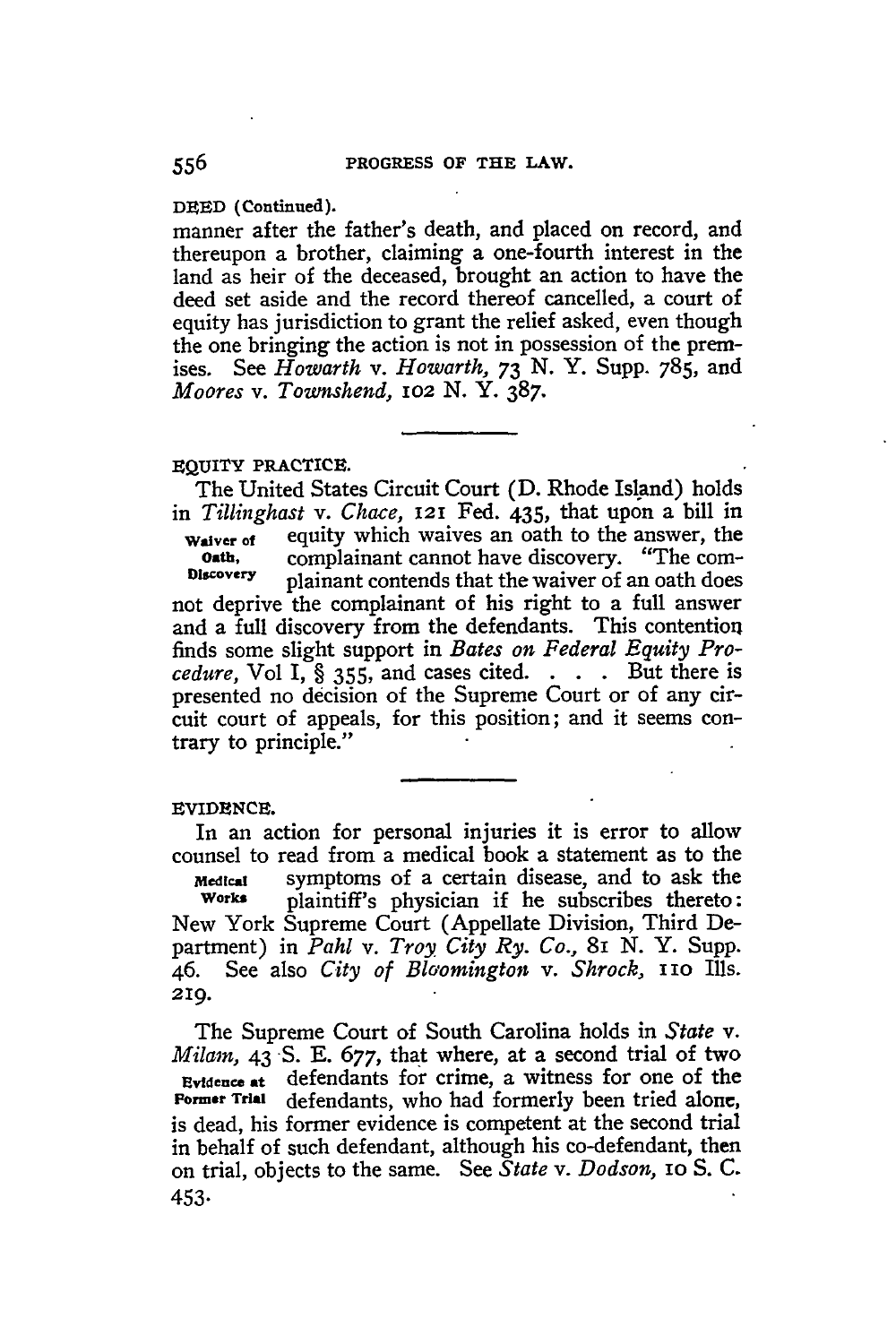#### **FALSE IMPRISONMENT.**

In *Van* v. *Pacific Coast .Co.,* **12o** Fed. 699, the United States Circuit Court (D. Washington, N. D.) holds that it **Arrest** is not unlawful for a police officer to arrest and<br>without detain a person at the request of one on whom **without** detain a person at the request of one on whom **Wan-ant** the officer has a right to rely, and while the person arrested was in the commission of an act supposed to be criminal, although it was technically not so, and such an arrest will not support an action for false imprisonment against the person causing it. "Any innocent person is liable to be subjected to detention while circumstances of an apparently criminating character are being investigated." See in connection herewith, *Filer v. Smith,* 96 Mich. **351.**

## **FOREIGN CORPORATION.**

The United States Circuit Court of Appeals (Eighth Circuit) holds in *Blodgett v. Lanyon Zinc Co.,* 12o Fed. **Prohibition to** 893, that the prohibition by a state of the main-<br>**Maintain** tenance of actions in its courts by a foreign cor-**Maintain** tenance of actions in its courts by a foreign corporation does not prohibit or limit the right of that corporation to maintain such actions in the national courts, nor does it forbid the corporation from defending actions in the state courts. "The jurisdiction of the federal courts was not conferred, and it cannot be withdrawn or limited by the legislation of the states. It was granted by the people through the Constitution and the acts of Congress, and an amendment of the Constitution, or an act of Congress, is requisite to destroy or diminish it." See *National .Surety Co. v. State Bank of Humboldt,* 12o Fed. 593.

## **HUSBAND AND WIFE.**

An attorney who has rendered services to a wife seeking a separation and support from her husband may, on the **Ncesi,,** death of the husband, maintain an action against **Attorney's** the executors to recover on the ground that the Fees services were a "necessary" to the wife: New York Supreme Court (Special Term, Jefferson County) in *Kellogg v. Stoddard,* 8i N. Y. Supp. **271.** See *Naumer v. Gray,* **51** N. Y. Supp. *222.*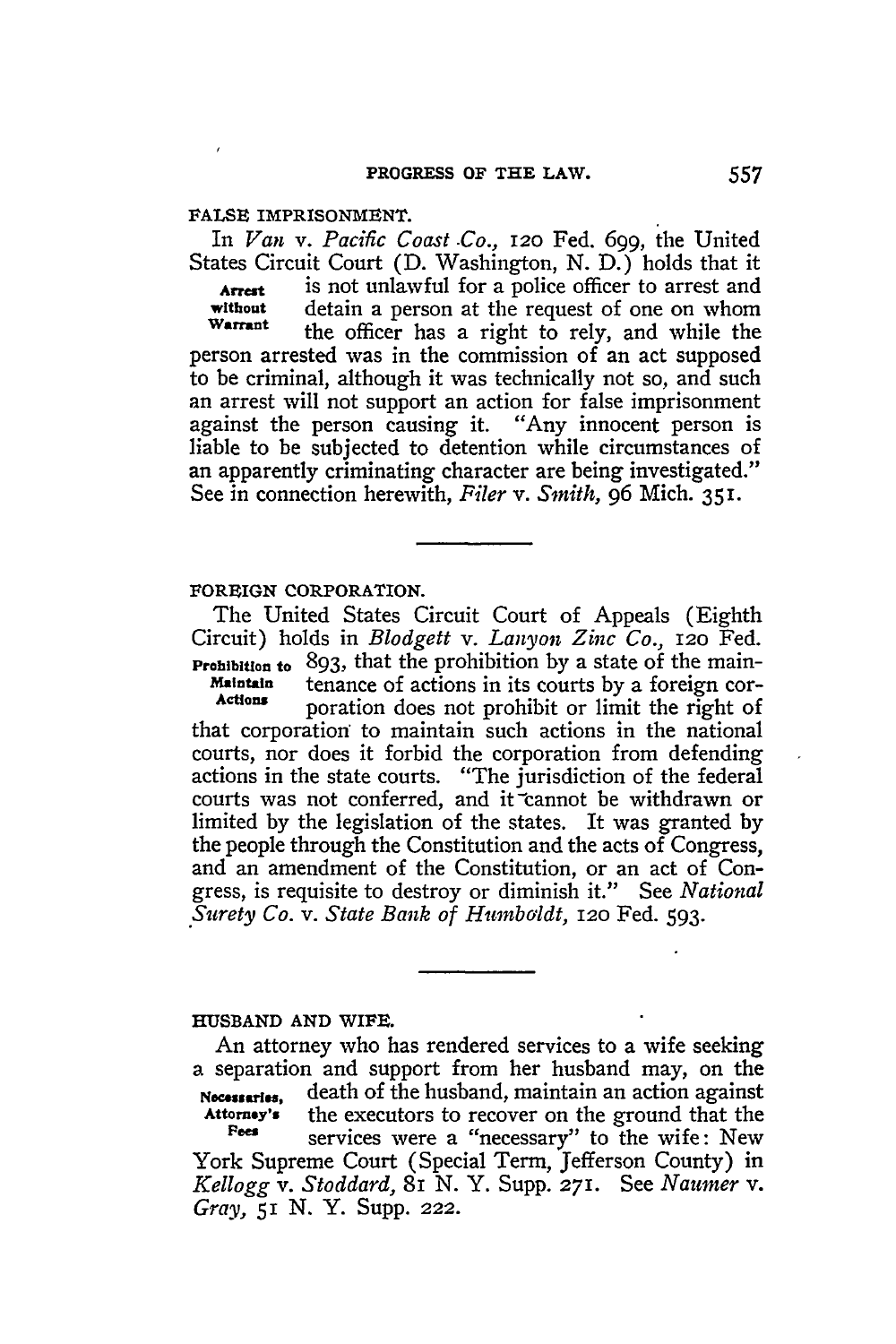**INJUNCTION.**

Where a labor organization maliciously induced persons contracting with the plaintiff to violate their contracts, **Labor** and threatened to continue to do the same in the unions. future and caused a strike of all plaintiff's **Unions,** future, and caused a strike of all plaintiff's **Stakes** workmen engaged on two different pieces of work which plaintiff had contracted to do, merely because the plaintiff refused to recognize the walking delegate of the union or to recognize "the union in any way," the plaintiff was entitled to an injunction to restrain the continuance of such acts: New York Supreme Court (Appellate Division, First Department) in *Beattie v. Callanan,* 8i *N.* Y. Supp. 413. Compare *National Protective Association v. Cumming, 17o* **N. Y. 315.**

#### **INNKEEPERS.**

The New York Supreme Court (Appellate Term) holds in *Hoffman v. Roessle,* 8i N. Y. Supp. 291, that where a

*Ca.* hotel proprietor, who was liable only as a gra- **Required:** tuitous bailee for the care of plaintiff's baggage, **Negligence** during plaintiff's absence, delivered the plaintiff's valise to a person presenting a forged order therefor, which person was known to the clerk in the hotel office and had dined with the plaintiff on a number of occasions, and had been frequently seen with him about the hotel, such proprietor was not guilty of such gross negligence as rendered him liable for the loss of the baggage, though he had not seen the plaintiff's signature, and did not obtain it from the register. One judge dissents. Compare *Hays v. Turner,* **23** Iowa, 214.

# **INSURANCE.**

The United States Circuit Court **(E. D.,** Pennsylvania) holds in *Black v. Supreme Council American Legion of*

**Benefit** *Honor,* **12o** Fed. 58o, that where a fraternal **Associations** benefit association or order is incorporated, and empowered to make insurance contracts with- its members, such contracts are made by it as a legal entity; and in an action for breach of such a contract the internal affairs of the corporation and the equities of its members *inter sese* are matters which are immaterial and which cannot affect its liability.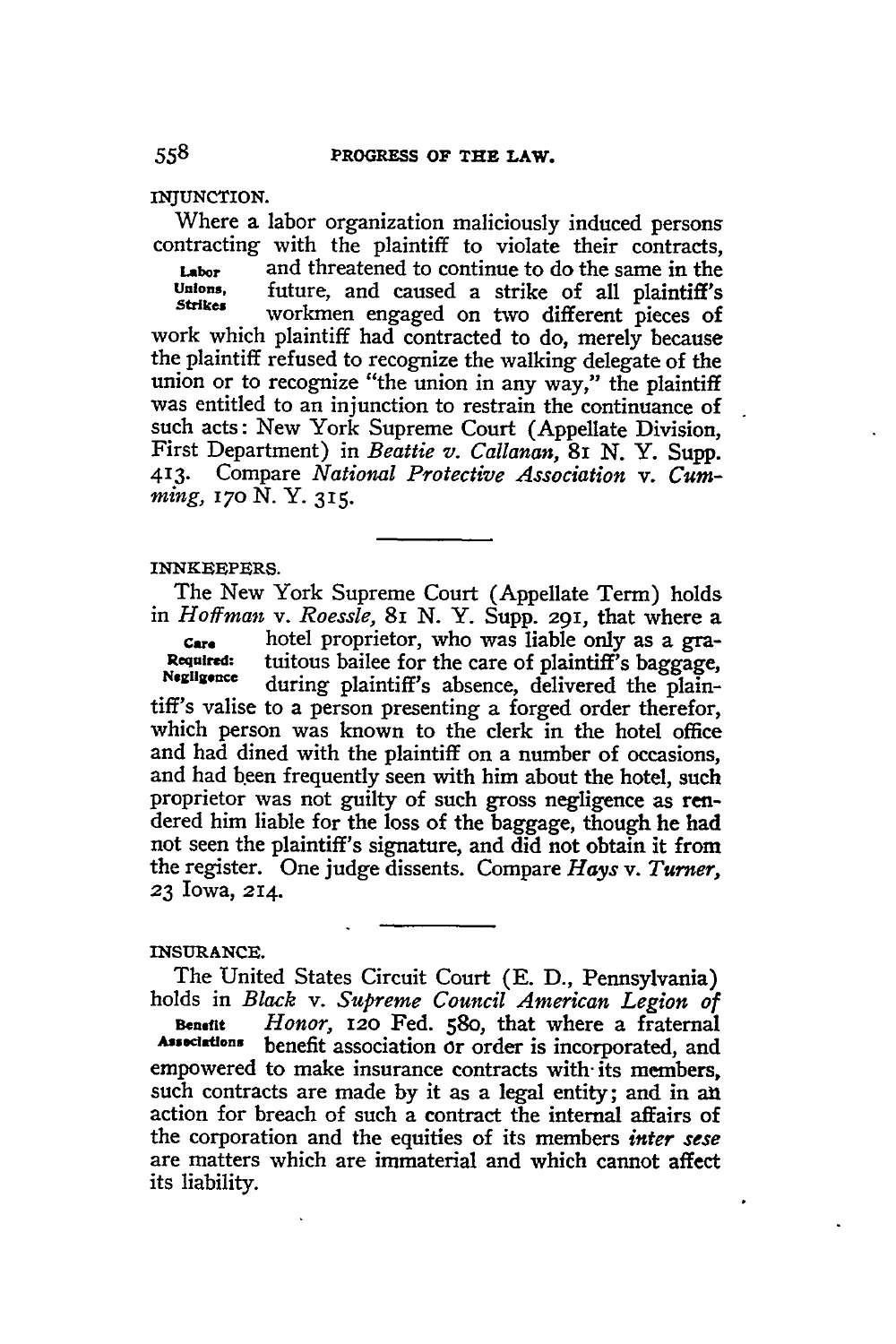## INTOXICATING **LIQUOR.**

In *United States v. Lackey,* **12o** Fed. *577,* it appeared that a licensed liquor dealer received orders from customers

**Place ot** living in a place where he was not authorized **sate to sell.** He filled such orders by separating the liquor from the stock in his place of business, and delivering the packages, marked with the customers' names, to a private carrier, to be carried to the customers, and to be delivered at their place of residence, on payment of the price. Under these facts the United States District Court (W. D., Virginia) holds that the sales were completed in the seller's place of business, where he was licensed to sell, and hence the carrier was not liable for retailing liquor without a license. "An order for goods to be shipped 'collect on delivery' makes payment a condition precedent or concurrent with the delivery to the purchaser, but it does not necessarily make payment a condition precedent to the transfer of title." See 21 Am. and Eng. Ency. (Ist Ed.), 511-512.

### **LICENSEE.**

*Lytle v. James* (Mo.), **73 S.** W. *287,* decides that one having a right as licensee **by** contract to remove ore from **Injunction** land for a certain time, revocable only for fail-<br>**Algement** ure to comply with certain rules and regulations. **against ure to comply with certain rules and regulations, Trespasser** having no remedy at law against a trespasser, may have an injunction against him. Compare *Rochester v. Gate City Mining Co.,* 86 Mo. App. 447, and *Arnold v. Bennett,* 92 Mo. App. 156. This latter case held that in such case the plaintiff has no right to bring trespass.

## **NEGLIGENCE.**

In *Huset v. J. I. Case Threshing Mach. Co.,* **12o** Fed. 865, the United States Circuit Court of Appeals (Eighth **Liability of** Circuit) makes an excellent review of the law **Vendor, etc.** bearing upon the question of the liability of a **Endor, etc.,** bearing upon the question of the liability of a contractor for injuries **to Third** manufacturer, vendor or contractor for injuries **Parties that is manufacturer**, vendor or contractor for injuries

rule is that such manufacturer, etc., is not liable to third parties who have no contractual relations with him for negligence in the construction, manufacture or sale of the articles he handles. But as an exception to this rule the court holds that a manufacturer or vendor, who, without giving notice of its character or qualities, supplies or delivers to another a machine or article, which, at the time of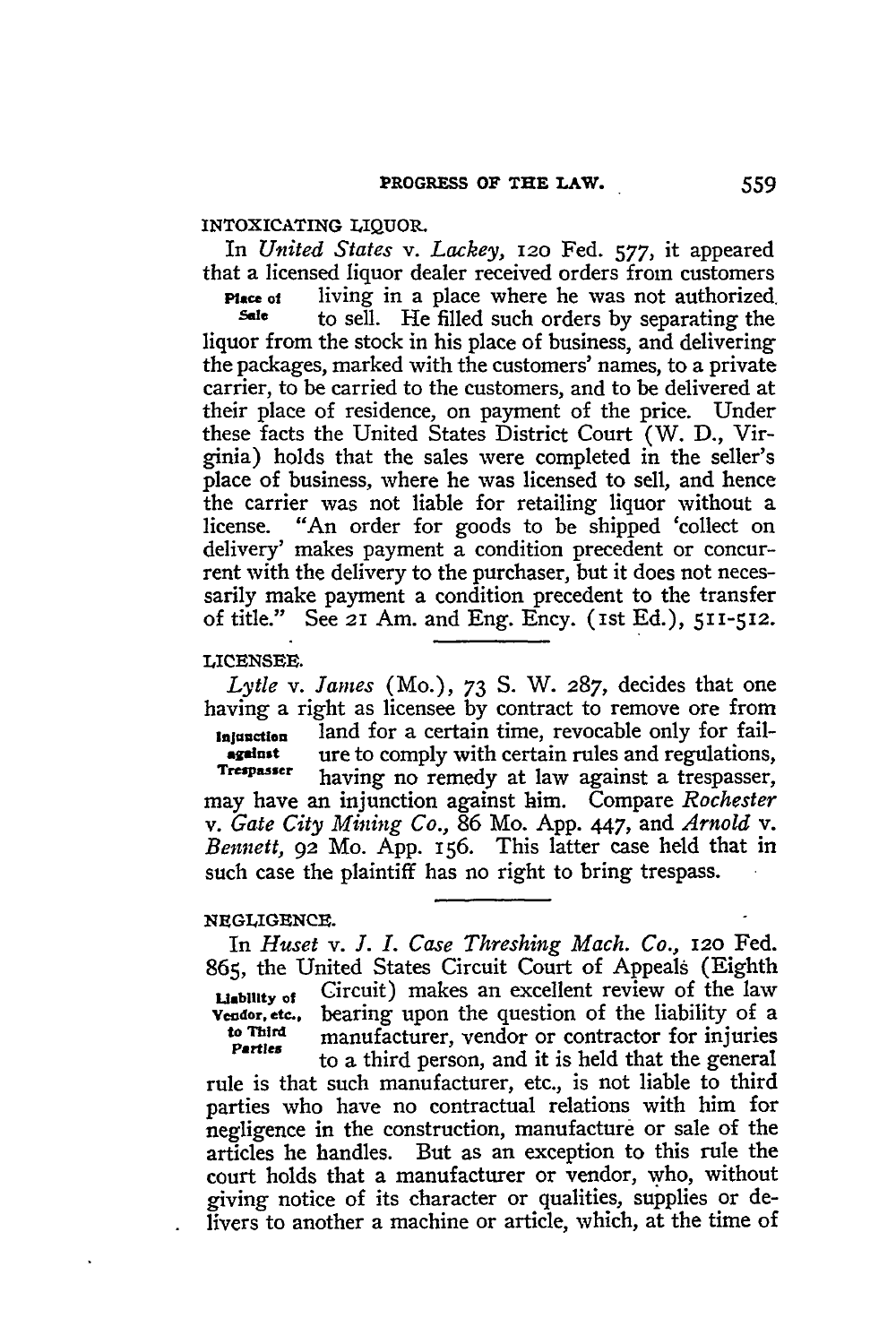## **NEGLIGENCE (Continued).**

delivery, he knows to be imminently dangerous to the life or limbs of any one who may use it for the purpose for which it is intended, is liable to *any one* who sustains injury from its dangerous condition, whether he has any contractual relations with him or not.. The case contains a valuable collection of authorities. See *Winterbottom v. Wright, IO* **M. &** W. **109.**

## **NONSUIT.**

The Court of Civil Appeals of Texas holds in *Bangs v. Sullivan,* **73 S.** W. *74,* that the fact that one of the members **Reorganiz.** of a reorganization committee refused to join **tion** with the rest in taking a nonsuit could not de-<br> **Committee** prive the committee of their right to take it prive the committee of their right to take it, where the agreement between the stockholders and the committee expressly provided that the power conferred on the committee, which included authority to institute, prosecute, compromise and dismiss suits, might at any time be exercised **by** a majority of its members.

#### **PARTIES.**

To a suit by a taxpayer against a city to enjoin it from creating a debt beyond the constitutional limit, **by** carrying

**Suit to** out a contract made with a person or corpora-<br>**Enjoin Tax** tion such person or corporation is not an indistion, such person or corporation is not an indispensable party defendant: United States Circuit Court **(S. D.,** Iowa) in *City Water Supply Co. v. City of Ottumwa,* 12o Fed. 3o9. As to cases cited in opposition to this holding, among others the case of *Minnesota v. Northern Securities Co.,* 184 U. **S.** 199, the court says: "They are not in point for the reason that those were cases wherein contracts and relations between the named defendants were the principal thing sought to be canceled or controlled by decree. In the case at bar the principal thing to be corrected and enjoined by decree is the creation of the alleged invalid indebtedness."

#### **PARTNERSHIP.**

With two judges dissenting the New York Supreme Court (Appellate Division, First Department) holds in **Dissolution,** *Smith v. Proskey,* 8I **N.** Y. Supp. **424,** that **Assets** where an agreement between partners provided for the dissolution of the partnership, appointed one of the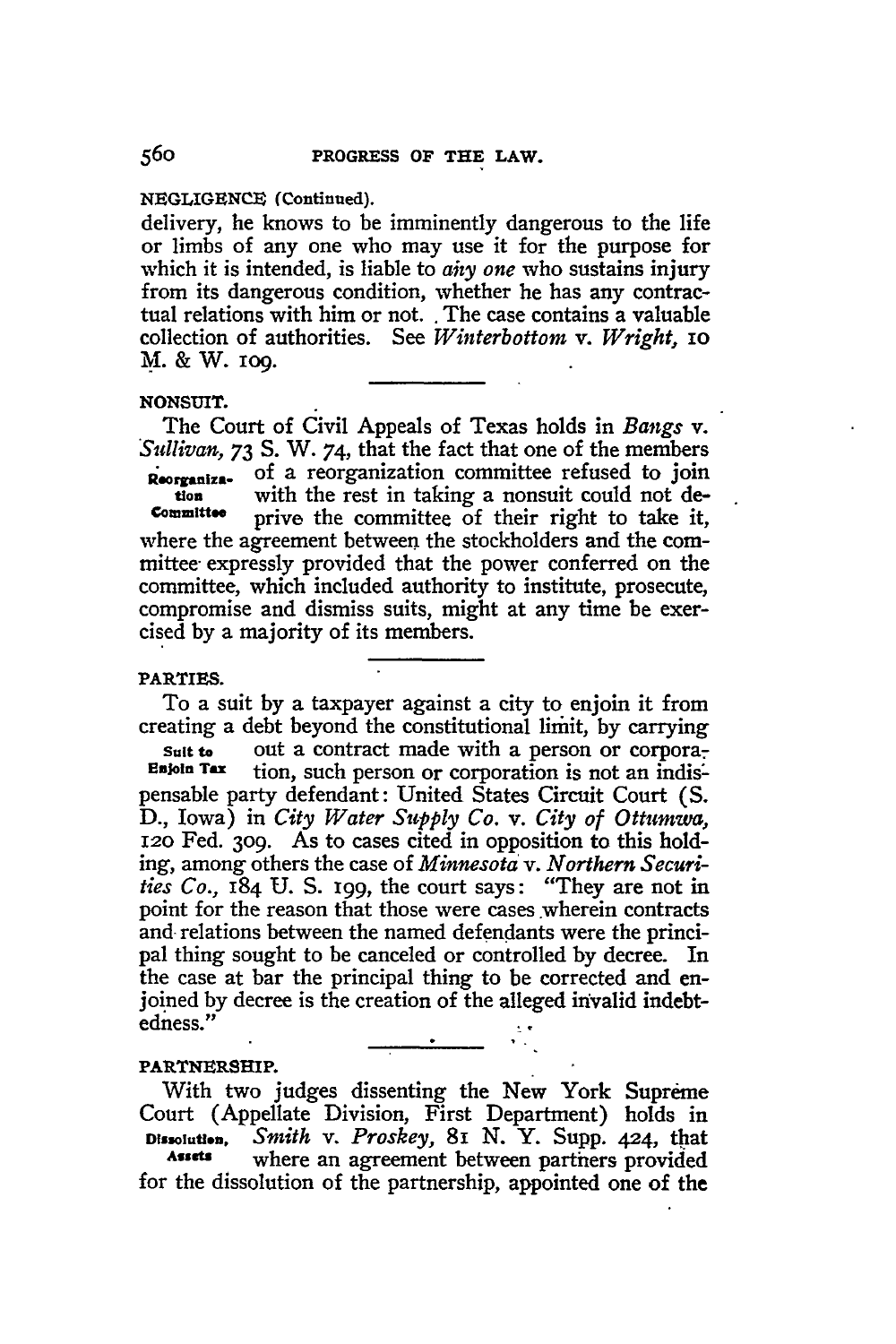## **PARTNERSHIP** (Continued).

partners liquidator, and provided that all assets of the firm should "vest" in the liquidating partner, the agreement did *not* give the liquidator absolute title, and hence on his death they did not descend to his administratrix. See *Gilmore v. Ham, 142 N. Y.* i.

By the terms of a dissolution contract, B., a member of a mercantile firm, was to continue the business, collect out-Dissolution: standing indebtedness, and assume and pay all<br>Assumption indebtedness owing by it. Prior to the dissolu-**Assumption** indebtedness owing by it. Prior to the dissolution, the firm sold certain logs to a lumber company warranting title thereto. Subsequent to the dissolution, on failure of title to part of the logs, the lumber company recovered judgment on account thereof against the members of the firm. No claim was made by the company at the time the firm dissolved. The Supreme Court of Wisconsin holds in *Dorwin v. Laughlin,* 94 N. W. 641, that this was not one of the liabilities assumed by B.

## PERSONAL INJURIES.

In an action for injuries the trial court has no authority to compel the plaintiff to submit to an examination **by** phy-**Compulsory** sicians to be appointed **by** the court: Court of **Examiuntion** Civil Appeals of Texas in *Austin & N. W. R. Co. v. Cluck,* **73 S.** W. 569. See *Railway Co. v. Batsford,* **141 U. S. 253.**

## **PENAL STATUTE.**

A penal act of Congress cannot be sustained, as an exercise of the power given by a constitutional provision to Comdructon enact appropriate legislation for its enforcement, where the act is broader in its terms than the constitutional provision, and the language used covers wrongful acts without as well as within the same. In such case the courts cannot limit the act by construction, and bring it within the constitutionai grant of power: United States Circuit Court of Appeals (Sixth Circuit) in *Karem v. United States,* 121 Fed. 25o. The case deals with the permissibility of Congressional legislation to secure to negroes the right of suffrage and contains a very good review of the subject. See *U.* S. v. *Reese,* 92 U. **S.** 214.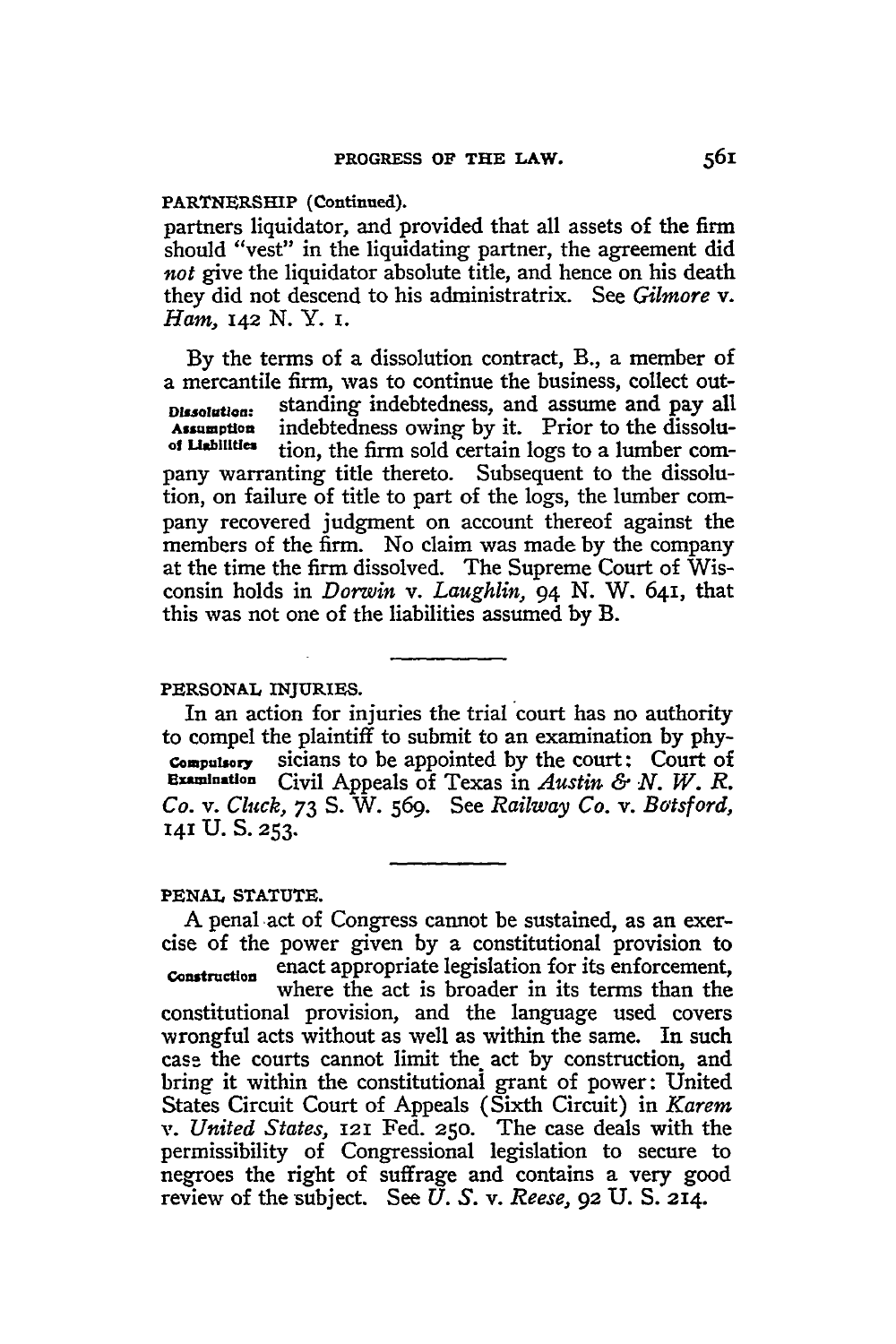**PLEADING.**

In *Thompson v. New South Coal Co.,* 34 Southern, **31,** the Supreme Court of Alabama holds that when a contract

**Oral Land** for the sale of land is shown by the bill for a contracts specific performance to be obnoxious to the statspecific performance to be obnoxious to the statute of frauds, the more appropriate mode of taking advantage of this is by demurrer. See *Boiling v. Munchus,* 65 Ala. 558. In such case a cheque given for part of the price and containing the words, "part payment on coal lands," is, it is held, not a sufficient memorandum, since the description of the land is not adequate. Compare *Nelson v. Shelly Mfg. & Imp. Co.,* 96 Ala' **515.**

#### POSSESSION.

In *Reed v. Hackney,* 54 Atl. 229, the Supreme Court of New Jersey, adopting the rule that when a widow after the **Dower death of her husband remains in possession of interest** lands of which he died seised or to which she lands of which he died seised, or to which she has not released her right of dower, it is in law presumed to be her possession, in right of her dower until dower is assigned, holds that if the husband in his lifetime has conveyed the land **by** a deed, in which his wife did not join, and she, after the first husband's death, marries the grantee, who lives with her upon the premises, the possession is the possession of the wife until her dower is assigned, and not the possession of the husband.

#### PROXIMATE **CAUSE.**

The Supreme Court of Iowa holds in *Glanz v. Chicago, M. & St. P. Ry. Co.,* 93 N. W. 575, that negligence of a Injury railroad company in starting fire on the plain-**Sustained in** tiff's premises would be the proximate cause of **Extinguishing** injury to his health by overexertion in putting it Fire out. The general principle is adopted that "one who, acting with reasonable prudence, voluntarily exposes himself to danger for the purpose of protecting his property, may recover for the consequent injuries he receives from the person whose wrong caused the injury to himself, and thedanger to the property he sought to protect."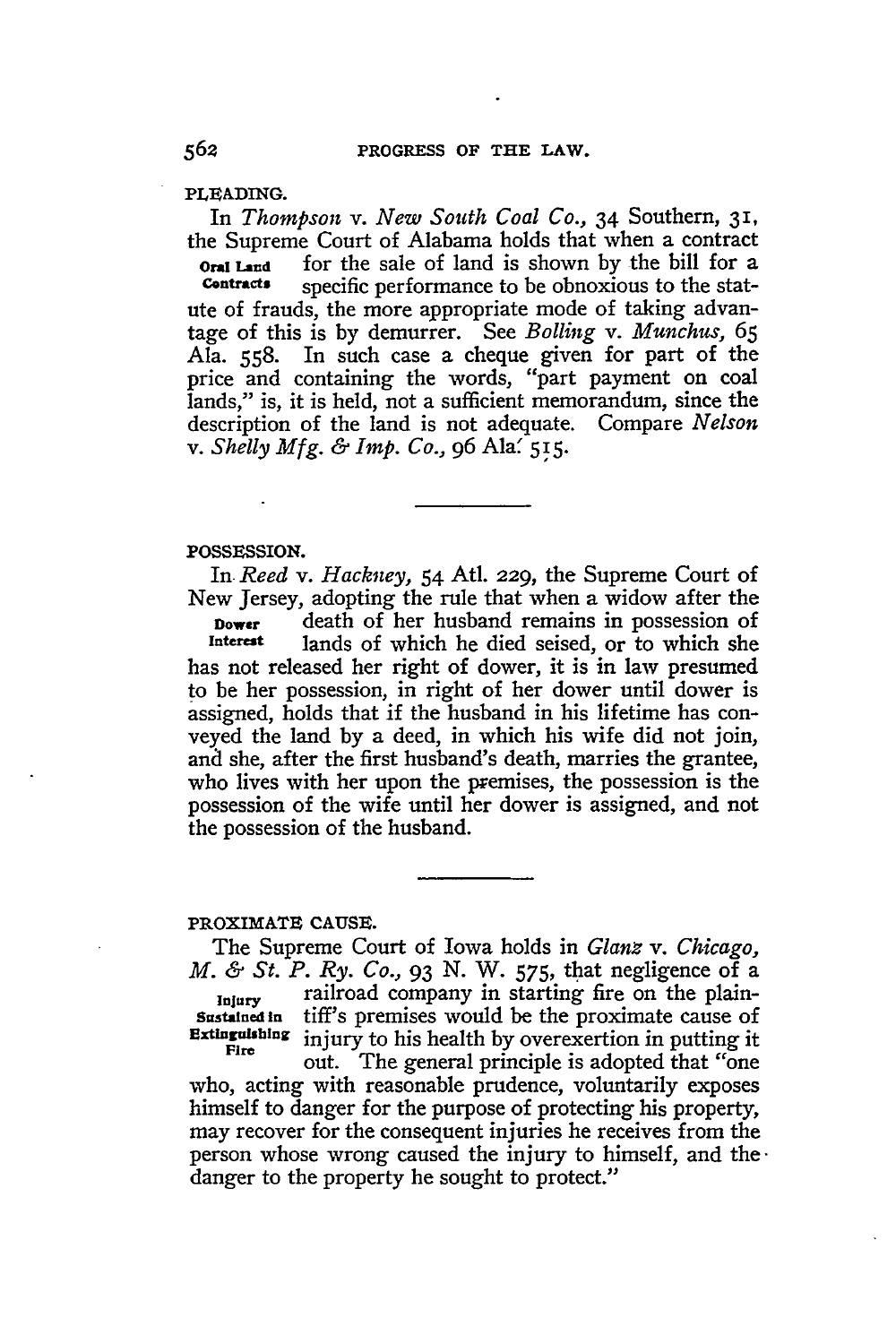#### **PUBLIC** OFFICER.

The Supreme Court of Missouri holds in *State ex rel. Crow v. City of St. Louis, 73* S. W. 623, that where a police-**Relimburse-** man, pursuant to orders, and in discharge of ment for **his duty to prevent and remove nuisances in the Expense** ctreate about a the mod steam in the streat, but **Expense** streets, shoots at a mad steer in the street, but, though using due care, hits a child, for which judgment is recovered against him, the city may reimburse him, in the absence of provisions to the contrary. Compare *Cullen v. Carthage,* **103** Ind. 196.

## **RAILROADS.**

The United States Circuit Court of Appeals (Seventh Circuit) holds in *Donovan et al. v. Pennsylvania Co., 120* **stations:** Fed. *215,* that a railroad company is under no **Use by** duty as a common carrier to permit hackmen to **lffckmen** enter its stations for the purpose of soliciting business from its passengers, and therefore its granting of such right to one person or concern does not entitle others to equal privileges on the same terms, and the railroad company has such a property right to a free and unobstructed entrance to its stations for its passengers and employes, that it is entitled to protection in such right by an injunction to restrain hackmen from continuously congregating upon the sidewalk around the doors of a station for the purpose of soliciting business, in such numbers as to interfere with ingress and egress; but such an injunction should go no further than is necessary to protect complainant's private right of property, leaving any obstruction to the use of the street or walk by the public generally to be dealt with by the municipality. See and compare *Barker v. Midland Ry. Co.,* <sup>18</sup>C. B. 46; *Old Colony R. Co. v. Tripp,* 147 Mass. **35.**

The Supreme Court of Pennsylvania holds in *Pennsylvania R. Co. v. Pennsylvania, etc., Co.,.* 54 Atl. 785, that

**Pledge of** where a railroad company deposits with a trus-<br>Stock the under a written agreement stock of another **Stock** tee, under a written agreement, stock of another railroad company, reserving to itself all the rights, powers and privileges appertaining to the ownership of the stock, including the right to vote it, the railroad company can exact from the trustee a proxy in order to vote the stock for a merger of the railroad company, whose stock is deposited with another company, as authorized by law, though the trustee will be compelled to receive back, instead of stock in the original company, stock in the consolidated company.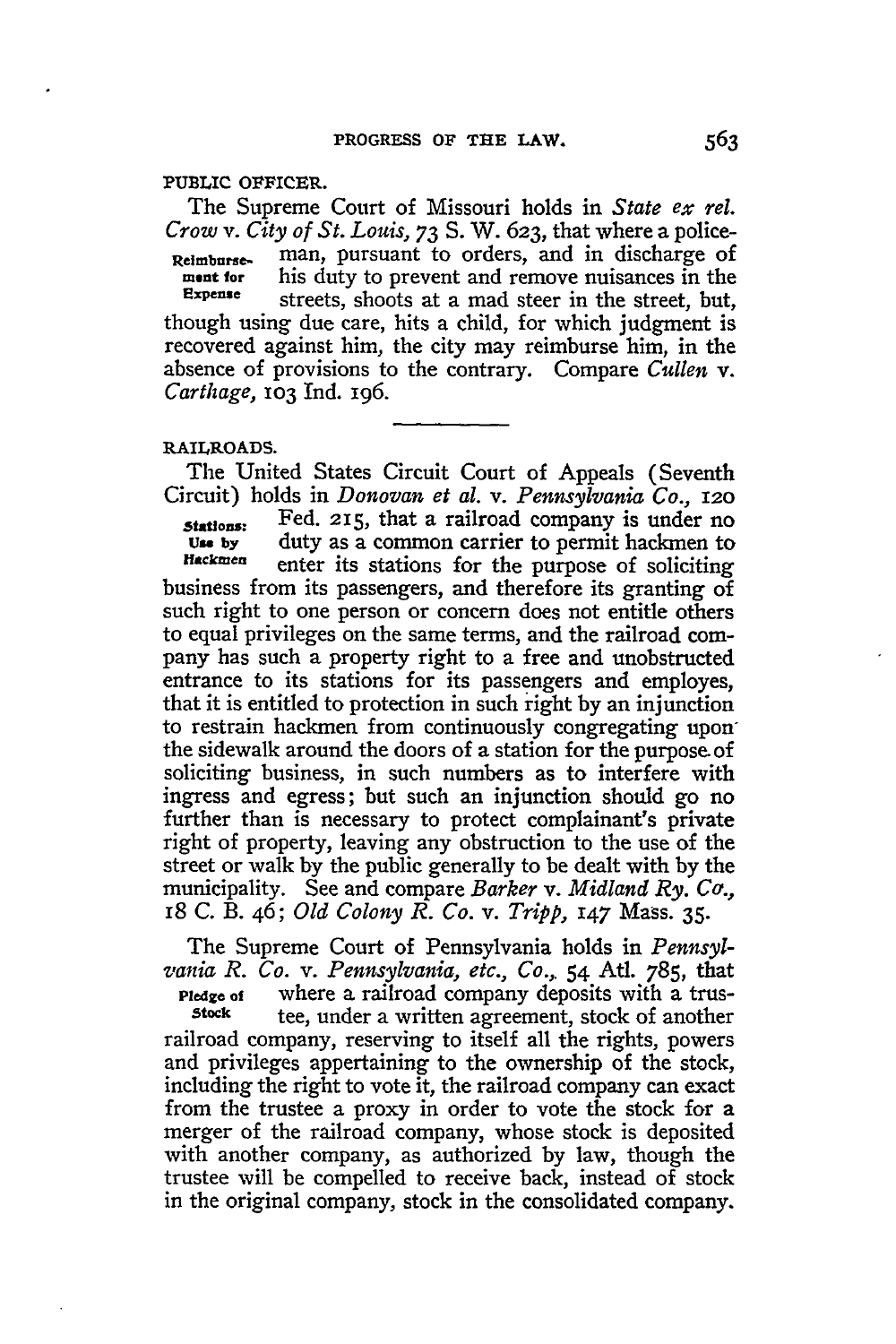## **RAILROAD RATES.**

The Supreme Court of the United States holds in *Prout v. Starr,* **23** S. C. R. 398, that a suit against the Nebraska **Suit** board of transportation for the purpose of pre-<br>Against a venting the enforcement of the Nebraska act **Against a** venting the enforcement of the Nebraska act state fixing maximum railroad rates on the ground fixing maximum railroad rates, on the ground of the invalidity of such statute under the Constitution and

laws of the United States, is not a suit against the state within the meaning of the Eleventh Amendment to the Federal Constitution. Compare *Fitts* v. *McGhee,* **172 U. S. 516.**

## **REMOVAL OF CAUSES.**

*In Hoye v. Great Northern Ry. Co.,* **I2O** Fed. **712,** the United States Circuit Court (D. Montana) holds that **Connecting** when, by agreement between railroad companies **Railroads:** owning connecting lines, cars are transferred<br>Separable from one road to the other hoth companies own **Separable from one road to the other, both companies owe**<br> **Controversy** 

pany to exercise reasonable care to see that such cars are in proper repair; and where such an employe is injured by reason of a defect which existed when a car was so transferred, he may join both companies as defendants in an action for the injury. Further an action to. recover for a personal injury alleged to have resulted from the concurring negligence of two defendants, each of whom owed a separate duty of care to the plaintiff, is **not** removable **by** one defendant, who is a non-resident of the state, on the ground that it involves a separable controversy. See in this connection notes to *Rabbins v. Ellenbogen,* 18 **C. C. A. 86;** *Mecke v. Valleytoum Mineral Co.,* **35 C. C. A.** I55.

## **RESULTING TRUSTS.**

Generally, where the purchase money of land is paid **by** one person, and the conveyance is taken in the name of **Aft.s.m.nts** another, the party taking the title is presumed **to** Presumptions hold the estate in trust for him who pays the purchase price. But where the conveyance runs to one for whom the purchaser is under a legal or.moral obligation to provide, the presumption arises that the conveyance was intended as an advancement to the nominal purchaser: Supreme Court of Nebraska in *Bailey v. Dobbins, 93* **N.** W. 687.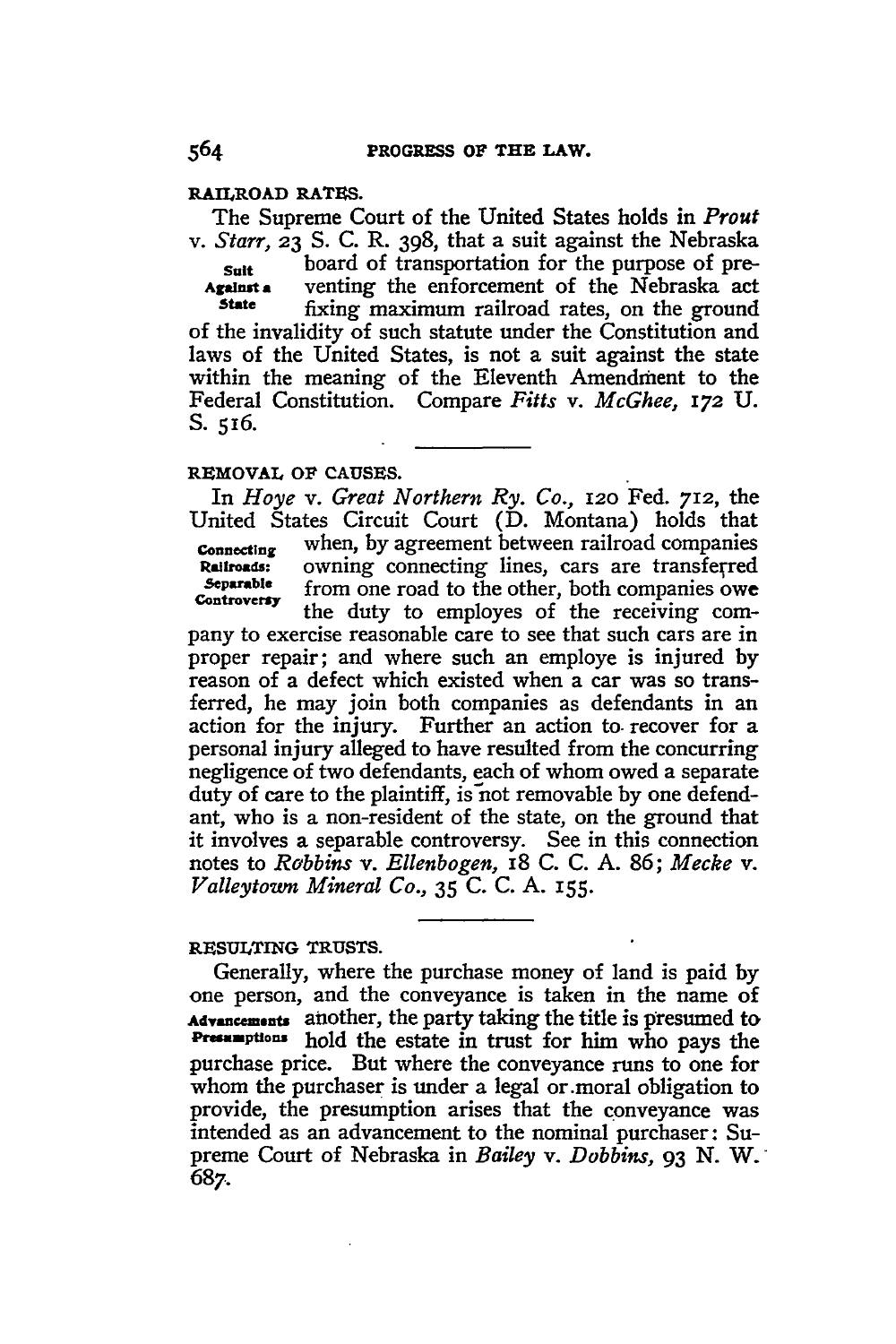## **ROBBERY.**

Where a purse, secured **by** a steel chain wrapped around the owner's finger, is suddenly snatched **by** one intending to

steal the same, and the force used is sufficient **Evidence** to break the chain and injure the owner's finger, the offence is robbery, and not larceny from the person: Supreme Court of Georgia in *Smith v. State,* 43 **S. E. 736.** Compare *Rex v. Mason,* i Leach **C. C.** 418.

### SPECIFIC PERFORMANCE.

"The early equity doctrine that, if the right to specific performance of a contract exists at all, it must be mutual,

**Want of** was based largely upon notions of expediency,<br>Mutuality rather than upon any principle of abstract jusrather than upon any principle of abstract justice, and has been materially modified. The doctrine of this court is that, if a contract for the conveyance of real estate is supported **by** a valid consideration, and there is no other good reason why it should not be specifically enforced, except the want of mutuality of the remedy, it will be so enforced": Supreme Court of Minnesota in *Lamprey v. St.. Paul & C. Ry. Co.,* 94 N. W. **555.** Compare *Austin v. Wacks,* **30** Minn. **335.**

# **STATUTE OF FRAUDS.**

The Court of Appeals of Kentucky holds in *Bethel v. A. Booth & Co.,* **72 S.** W. 803, that though a contract to give Implied **employment** for ten years is void under the contract statute of frauds so that action will not lie for statute of frauds, so that action will not lie for its breach, notwithstanding the employe has performed part of it, yet, in consideration thereof, the employe having sold the employer a business for less than its value, he may on an implied promise, recover the difference between the amount paid for and the value of the business. See *Montague v. Garnett,* 3 Bush, **298.**

# STOCKBROKERS.

In *Tuell v. Paine, 81* N. Y. Supp. 956, the New York Supreme Court (Special Term, New York City) holds that

**Sales on** where a stockbroker, being ordered to buy certain stocks, buys them on a margin, he cannot sell out the stocks when the margin is exhausted, unless the customer waives tender of them, demand of payment of balances due, and notice of the broker's intent to sell. See *Stenton v. Jerome,* 54 **N. Y.** 480.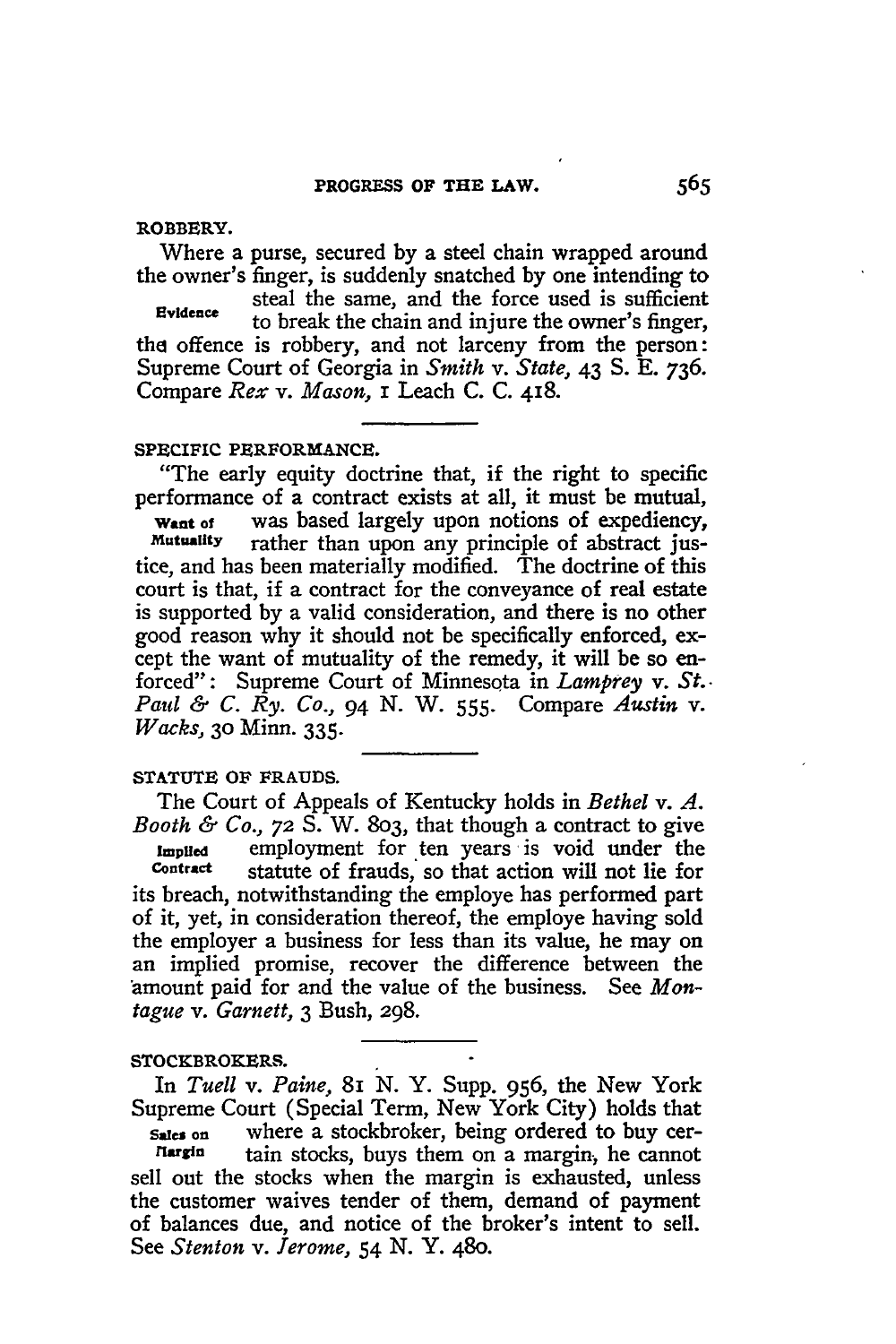### **STREET RAILROADS.**

Where at the time of a collision between a street car and a vehicle the motorman was running the car at a rate of *Negligence* speed prohibited by a city ordinance, the defendant was guilty of negligence *per se: Meyers v. St. Louis Transit Co.* (Mo.), 73 S. W. 379.

## **TAXATION.**

In *Blackstone v. Miller,* **23 S. C.** R. **277,** the Supreme Court of the United States, holds that a state may tax the **Succeslon** transfer, under the will of a non-resident, of debts due the decedent by its citizens. It makes no difference that the whole estate is taxable in the state where the owner has died. The case is distinguished from the *State* Tax *on Foreign-held Bonds,* 15 Wall. **300,** because: "The taxation in that case was on the interest on bonds held out of the state. Bonds and negotiable instruments are more than merely evidences of debt. The debt is inseparable from the paper which declares and constitutes it, by a tradition which comes down from more archaic conditions. . **.** . Therefore, considering only the place of the property, it was held that bonds held out of the state could not be reached. The decision has been cut down to its precise point by later cases." **,** In the case in hand the "property" consisted of a debt due to the deceased by a firm, and of a certain sum held on a deposit account by a New York trust company. Mr. Justice White dissents from the decision rendered.

The Supreme Court of the United States holds in *Louis***ville** *& Jeffersonville Ferry Co. v. Commonwealth of Ken-***Deprivation** of *tucky,* **23 S.** C. R. 463, that a Kefitucky corpora-

**Property** tion operating a ferry across the Ohio River is deprived of its property without due process of law by the action of that state in including, for purposes of taxation, in the valuation of the franchise derived by the corporation from Kentucky, the value of an Indiana franchise for a ferry from the Indiana to the Kentucky shore, which such corporation had acquired. Two justices dissent.

In *Swarts v. Hammer,* **12o** Fed. 256, the United States Circuit Court of Appeals (Eighth Circuit) holds that prop-**EXECUTE:** Exty of a bankrupt in the hands of the trustee **Property** in bankruptcy is subject to taxation. "Exemption from taxation is never presumed. The legislative in-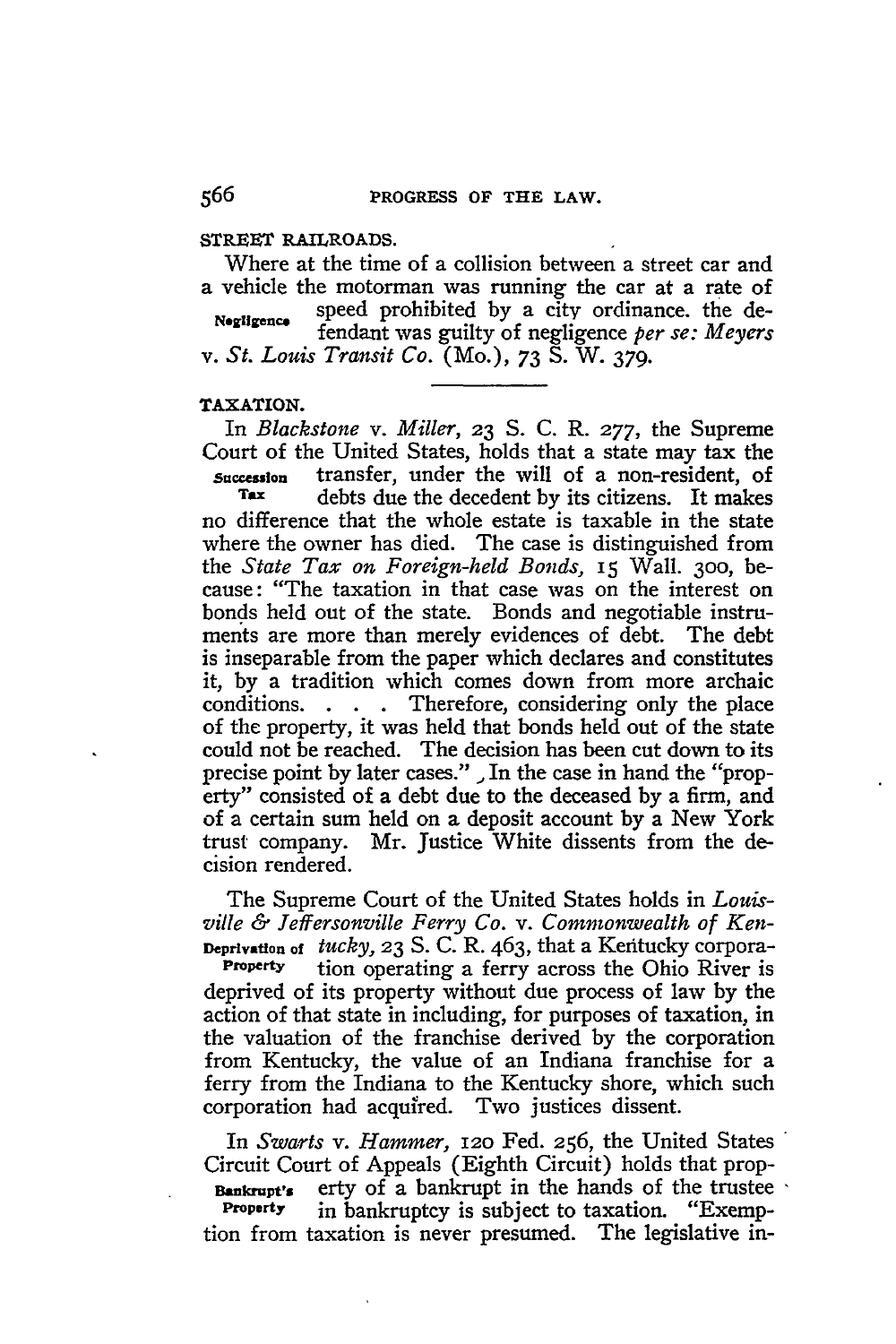## **TAXATION (Continued).**

tent to exempt property from taxation must be clearly and explicitly expressed. Whether Congress could rightfully exempt from state taxation the property of a bankrupt in the hands of a trustee in bankruptcy, and otherwise subject to taxation, we need not inquire. It has not attempted to **do** so and it is **highly** probable it never will. **. .** It is a grave mistake to suppose that property in the possession and custody of an officer of the federal court **by** that single act enjoys immunity from taxation."

The Court of Appeals of Maryland holds in *Baltimore Shipbuilding & Dry Dock Co. v. Baltimore,* 54 Atl. 623, **Oovernment** that where property belonging to the United **Agencies** States was conveyed to **A.** for the purpose of constructing a dry dock thereon to be subject to the use of the United States without charge, the grantee was not entitled to exemption from state taxation on its interest in the land and improvements thereon, on the ground that the grantee was an agency of the Government. See *Thomson v. Union Pac. R. Co.,* 9 Wall. *579.*

#### TICKETS.

In *Norman v. Southern Ry. Co.,* **44 S. E. 85,** the Supreme Court of South Carolina holds that where a passenger pays **Limitations** full fare for a general ticket, he is not bound by **Thereon** limitations printed thereon, where his attention has not been called to them, and the posting of notices in the waiting rooms and ticket offices is not sufficient to charge him with notice thereof. "While there may be some uncertainty, and even conflict, in the authorities, we are of the opinion that the correct rule is that a person who purchases a general ticket, and pays the usual price therefor, is entitled to one passage, unlimited as to time, upon any train which, under the proper and usual schedule of the road, stops at the point of the passenger's destination. If a ticket, limited or conditional, is sold to a passenger, it can only be done upon an express agreement with him, either oral or in writing, and either based upon a consideration or with the alternative presented to the passenger of a full and unlimited ticket": *Louisville & N. R. Co. v. Turner, 47* **S.** W. **223** (Tenn.).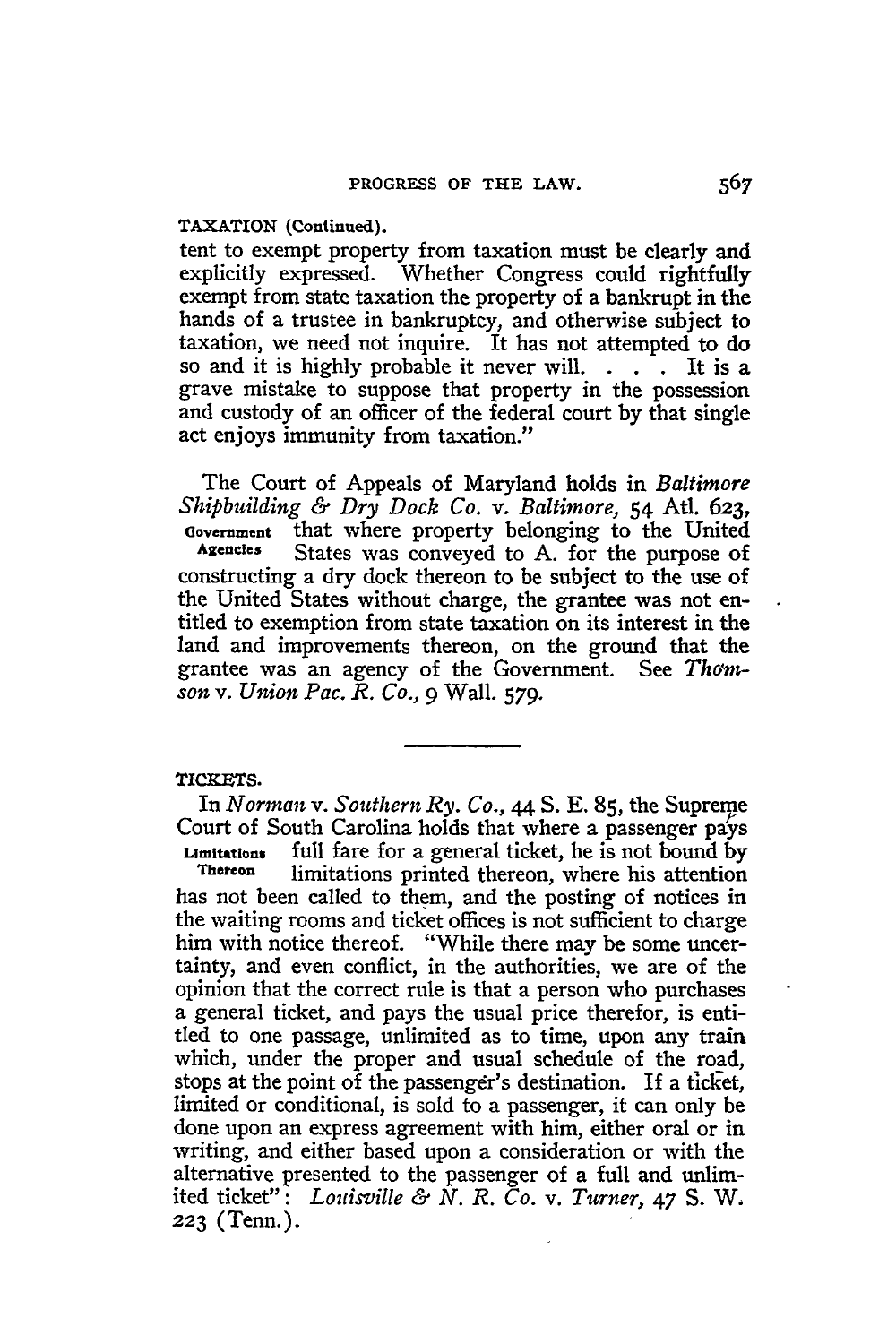#### **TRUSTEES.**

The New York Supreme Court (Appellate Division, First Department) holds *In re Maitland,* **8i N.** Y. Supp. **i9,** that **improper** a trustee's account being surcharged with the Investments amount of his investment in a mortgage, as being an improper investment, he should, on making the trust fund good, be permitted to transfer to himself personally all rights and rights of action in respect thereto.

## **TRUSTS.**

The New York Supreme Court (Appellate Division, First Department) holds *In re Opening of One Hundred and* **Authority** *Tenth Street,* 81 **N.** Y. Supp. **32,** that where a **of Trustee,** will provides that the trustees thereunder shall hold the property, and pay the income to the testator's widow for life, and on her death divide the estate into equal parts, and hold the same for the benefit of the children, on the death of the widow a new and different trust estate comes into existence, and though the trustees in one clause of the will were given a general power to lease the property, yet they had no authority to make a lease of the property for a term longer than the first trust, where some of the children's shares were, to be paid upon her death. The court further holds that the lease is valid so long as the widow lives.

The interesting question of what are the constituent elements of a constructive trust is involved in the case of *Trice* **Constructive** v. *Comstock,* **121** Fed. **620,** decided **by** the **Trust** United States Circuit Court of Appeals (Eighth Circuit). It is held that wherever one person is placed in such a relation to another **by** the act or consent of that other, or **by** the act of a third person, or of the law, that he becomes interested for him, or interested with him, in any subject of property or business, he is in such fiduciary relation with him that he is prohibited from acquiring rights in that subject antagonistic to the person with whose interests he has become associated. **A** violation of this inhibition, and the acquisition **by** one of the parties **by** means of interest or information acquired through the fiduciary relation of any property or interest, which prevents or hinders his correlate in accomplishing the object of the agency, charges the property thus acquired with a constructive trust for the